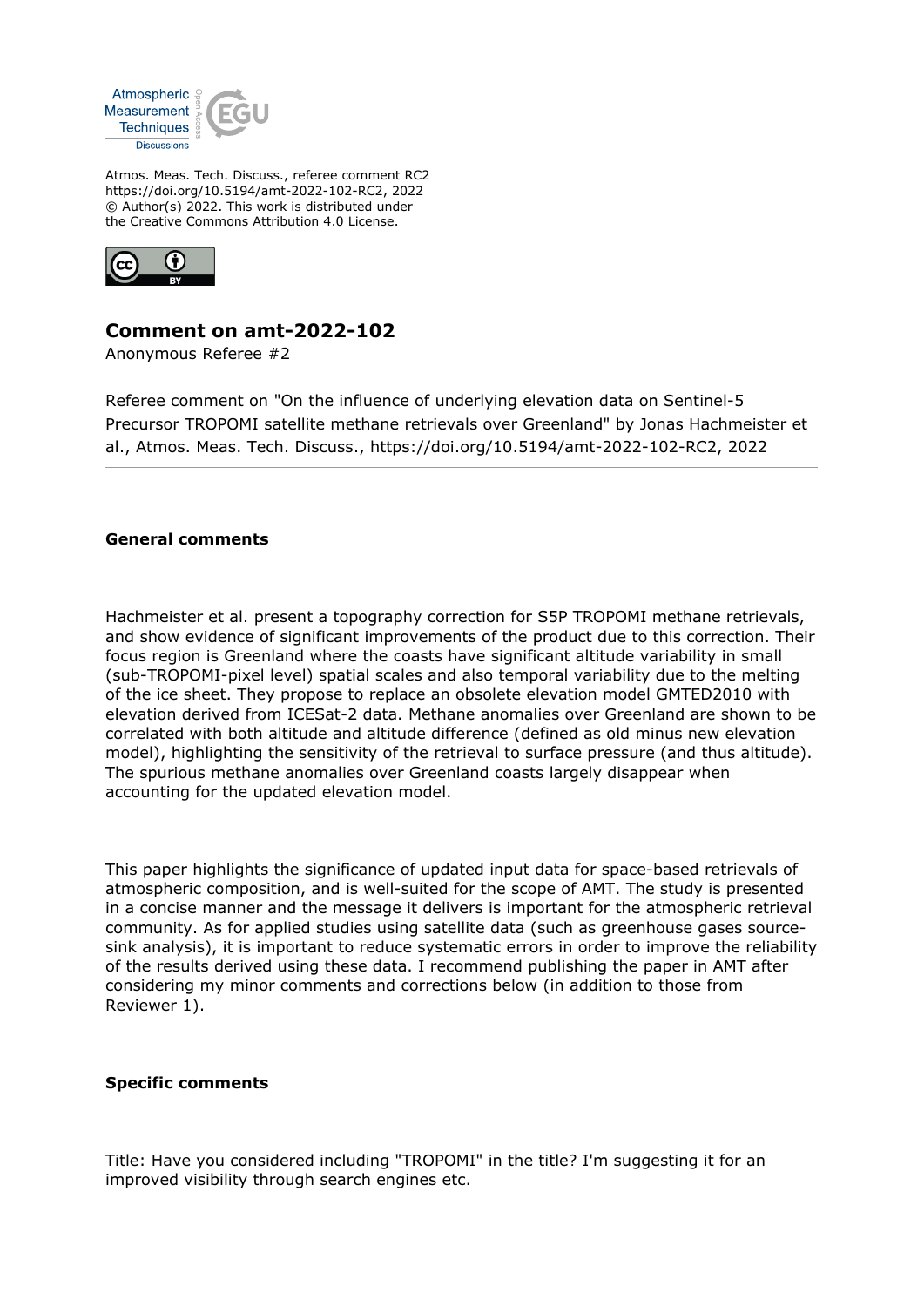Introduction: This section is completely missing the motivation for the need to address the elevation (or surface pressure) sensitivity of the retrieval and thus an improved elevation model. Since this is the content of the paper, I propose to introduce the topic in the introduction. Other high-latitude retrieval challenges have been mentioned (dark surfaces); perhaps also mention the elevation sensitivity there (I would also recommend mentioning the solar zenith angle limitations at high latitudes), and then add a paragraph, perhaps after the 3rd paragraph in introduction, about what you are addressing in this paper, along with relevant background on GMTED2010 (complementing the request by Reviewer 1 here). Applicable text has already been written in several other parts of the manuscript.

Sect. 2.1.2 (and also 2.1.1 as applicable): I suggest to add information on the filtering (quality-screening) of the data, in particular because in e.g. Fig. 10 caption you refer to an updated quality filtering. You also most likely quality-screen the data before gridding so it is important to mention the qa value criteria in 2.1.1 also.

Sect. 2.1.2: This is more of a question than a comment or suggestion: could steep elevation changes (especially at high latitudes where the SZA are large) also have an effect on the retrievals through casting shadows? Likely this is much less significant; I was just looking at Fig. 2 where one can see different XCH4 anomalies in the northern coast of Greenland compared to elsewhere in the coast.

Sect. 3.1: For the calculation of the 7-day methane anomaly, could you please specify how you do the gridding; is it only based on the centre coordinates of each pixel?

Sect. 4.5 and Conclusions: I assume that the "preliminary version of the updated WFMD product" is indeed a preliminary reprocessing of the WFMD retrieval (i.e. considers also the updated reference spectra corresponding to the updated elevation information) and not limited to postprocessing corrections based on the linear relationship shown in the paper. Could you please specify this part in the paper?

Conclusions: Is the updated DEM recommended also for the retrievals of other atmospheric gases? Please specify.

## **Technical corrections**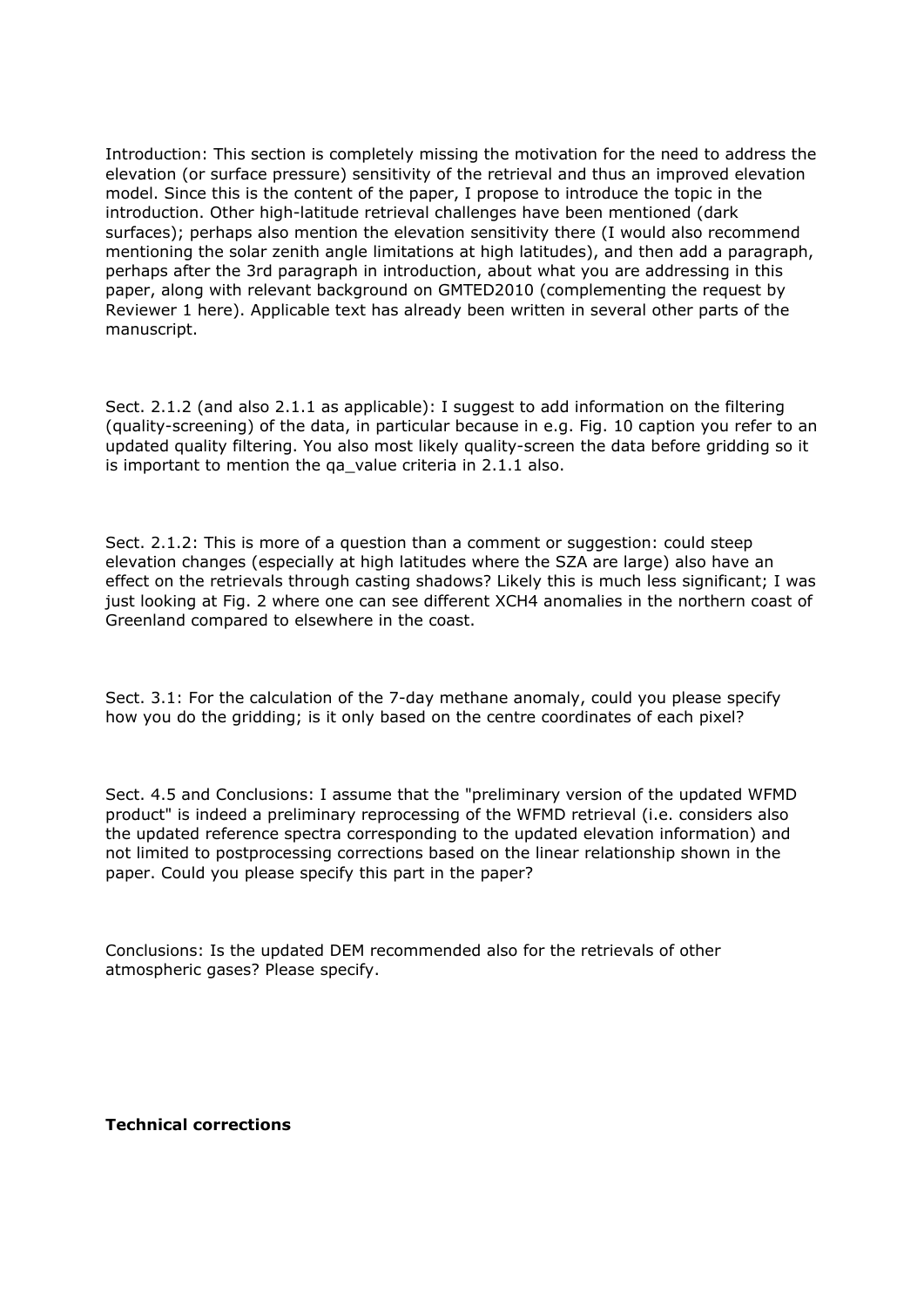Line 19: as up-to-date as possible

Line 21: introduced in

Line 36: spatio-temporal

Line 55: the Earth's

Line 55: SWIR wavelengths

Line 66 (also elsewhere): the word 'data' is plural so please change 'data has' --> 'data have' (and correspondingly also elsewhere in the text)

Lines 75-77: WFM-DOAS; please harmonise with the rest of the manuscript (either use WFM-DOAS or WFMD systematically)

Lines 95-96: remove the spaces between number and % symbol; 1 % --> 1%

Line 101: just --> only

Line 136: 7-days --> 7 days

Sect. 3.2 and Figs 6 & 7: Ambiguous use of p.

Line 155: don't effect --> do not affect

Line 195: is no longer --> are no longer

Line 206: where --> were